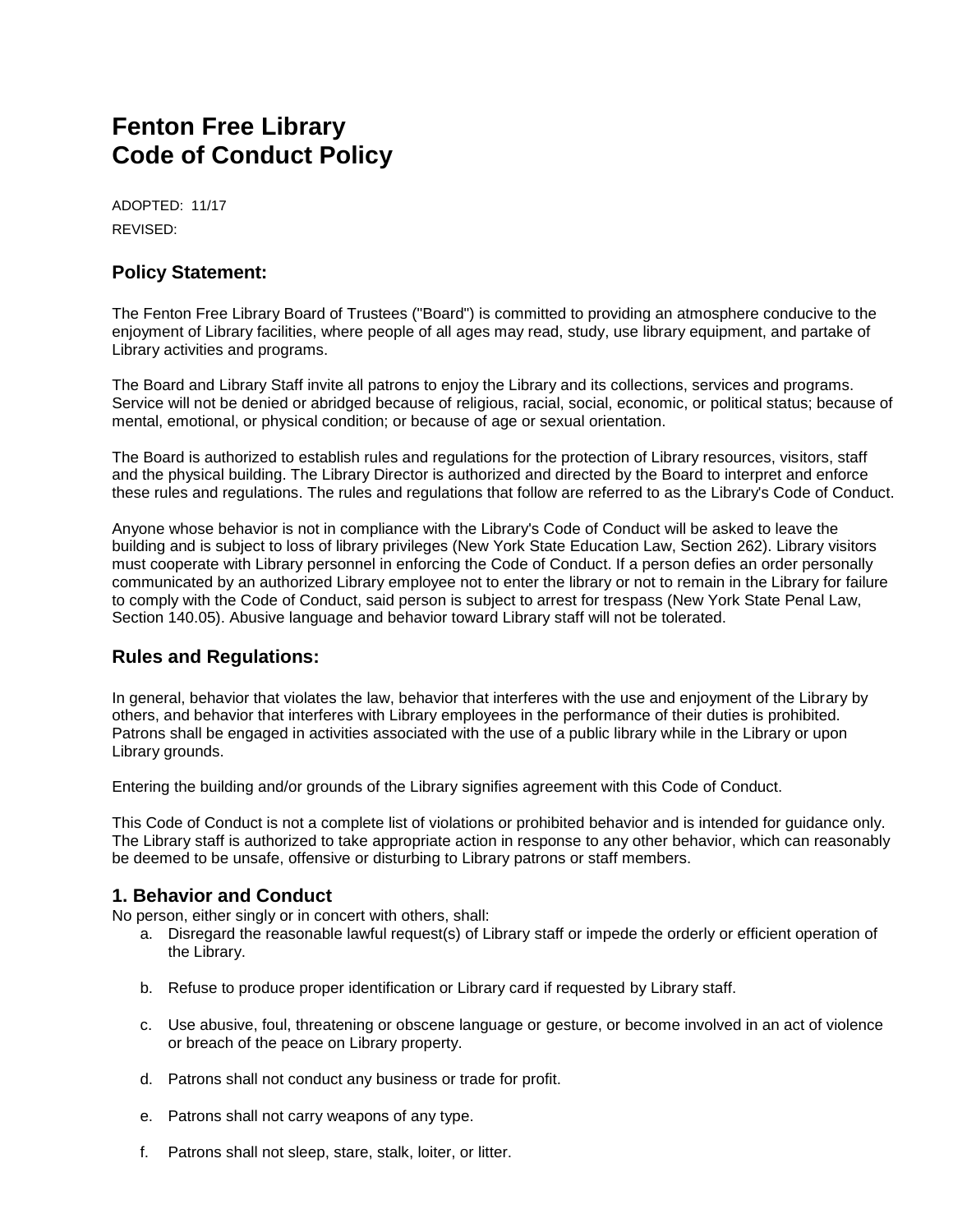- g. Patrons shall not enter staff work areas without express invitation and permission from an authorized member of the Library staff.
- h. Harassment, in any form, directed at library customers or personnel will not be tolerated. Harassment shall include, but not be limited to, the following:
	- i. following such person in or about a public place or places or by engaging in a course of conduct or by repeatedly committing acts which places such person in reasonable fear of physical injury (NY Penal Law 240.25);
	- ii. striking, shoving, kicking or otherwise subjecting such other person to physical contact, or attempts or threats to do the same;
	- iii. engaging in a course of conduct or repeatedly commits acts which alarm or seriously annoy such other person and which serve no legitimate purpose. (NY Penal Law 240.26).
- i. Disrupt, interfere with, or attempt to prevent the orderly conduct of staff or others using the Library or attending lectures, meetings, and other public events authorized by the Library or engaging in conduct that disrupts or interferes with normal operation of the Library.
- j. Make excessive noise. Noise will be maintained at levels that ensure a quiet environment for reading and study. Normal conversational noise levels are permitted within reason as long use of the Library by other patrons or Library staff is not disrupted.
- k. Run, fight, or roughhouse.
- l. Roller skate, skateboard or play ball in the Library, on the grounds or in the parking lot, unless it is part of a special event or program sponsored by the Library.
- m. Willfully misuse, mar, deface, damage or destroy library property, equipment, or displays. Library furniture, fixtures, and property are arranged for effective Library operation and may not be moved or rearranged without permission from Library staff.
- n. Make visual recordings or take photographs of library users, staff, or the interior or exterior of the Library or Library grounds without the prior approval of the Library Director.
- o. Distribute unauthorized materials in the Library. Materials must be submitted for review and approval for posting and/or distribution.
- p. Sell, panhandle or solicit in the Library building, on the grounds or in the parking lot.
- q. Leave a child or children of any age at the Library for childcare or baby-sitting purposes. Children under the age of 11 must be supervised during Library visits and must not be left unattended.
- r. Having offensive body odor (including excessive perfume or cologne) or personal hygiene.
- s. Using, possessing, distributing or being under the influence of alcoholic beverages or illegal drugs.

Patrons are encouraged to report disruptive individuals to the staff.

### **2. Proper Dress, Smoking, Food, Beverages and Animals**

- a. Public health codes must be observed. Library users must be fully clothed and wear shoes; bare feet are not permitted.
- b. Sinks in Library bathrooms are for hand washing only.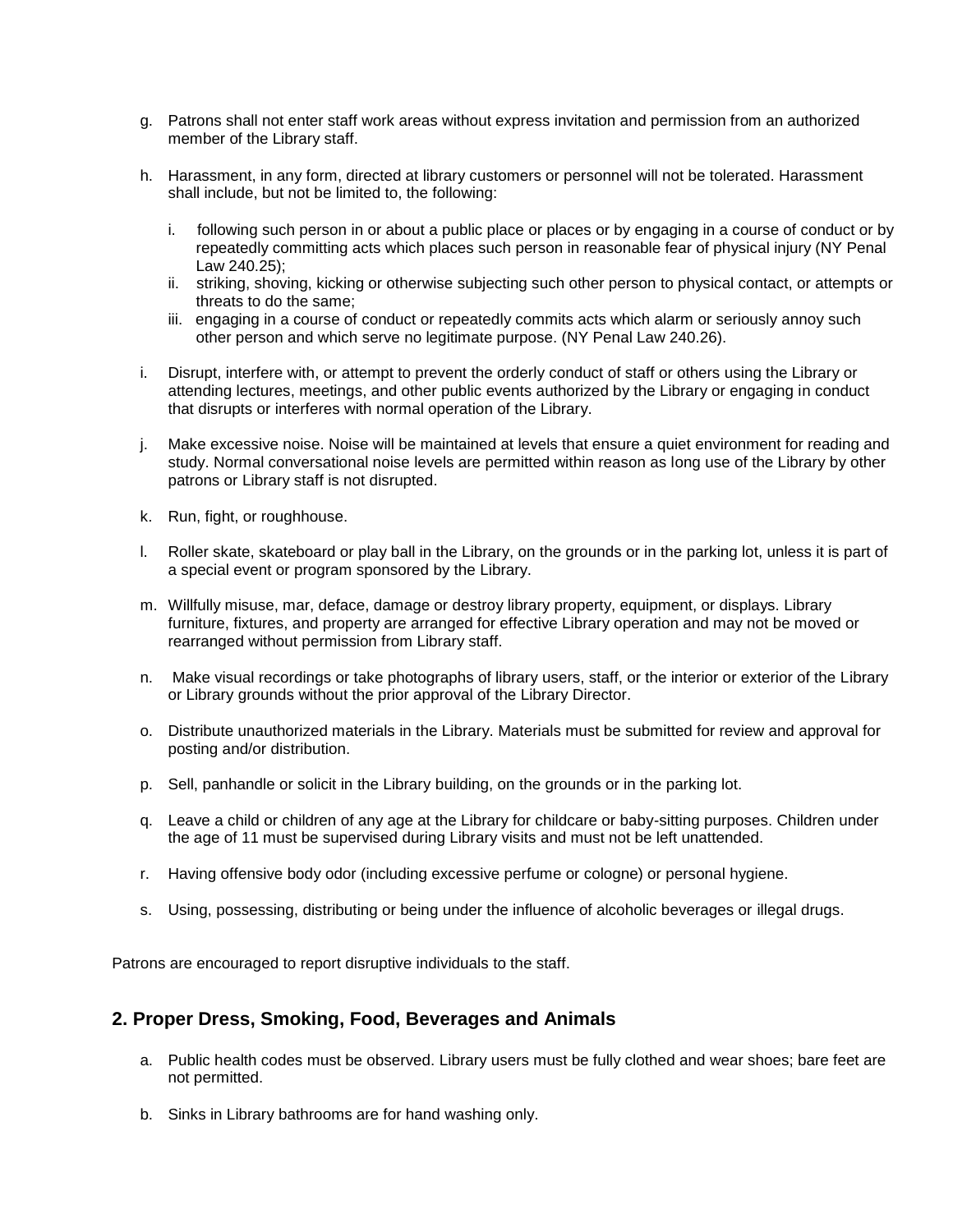- c. In accordance with New York State and local law, the Library, including its property and parking lot is a smoke-free establishment.
- d. The consumption of food is prohibited, except during special events and/or programs sponsored by the library. Groups using the Library may only serve food and beverages with permission of the Library Director.
- e. Non-alcoholic beverages in lidded (covered) containers may be consumed in the library. Lidded containers include covered coffee, water, soda, and juice cups, glass and plastic beverage bottles, and beverage cans. The use of "sippy cups" and/or baby bottles is also permitted.

### **3. Personal Property**

- a. The Library is not responsible for users' personal property. If a personal loss occurs, a staff member will assist the person in notifying the police of the loss.
- b. The Library reserves the right to inspect the contents of any bag, knapsack, or briefcase that a patron wishes to bring into the library building or onto library grounds, including the parking lot and no person shall refuse to permit such inspection if requested by Library staff.
- c. Personal belongings not obstruct aisles, walkways or seating for other patrons and may not be left unattended at any time.
- d. Unattended personal property which is found in the Library will be kept in lost and found for up to thirty (30) days and then will be considered abandoned property and shall be disposed of by the Library.
- e. Bicycles shall be parked in the bicycle rack are not allowed in the Library or the entrance way to the Library.
- f. Parking vehicles on Library premises for purposes other than official library use. Vehicles parked in violation of this rule may be towed at the owner's expense.

### **4. Use of electronic devices:**

- a. Mobile telephones and personal communication devices: Mobile telephones conversations may not be carried on in the Library and electronic devices should be set to "vibrate" or set so as to be inaudible to other patrons and the Library staff.
- b. Personal audio players (e.g. MP3 players, CD players, tape players, or any other type of audiovisual player) may be used only with headphones, and the volume must be inaudible to other patrons and to Library staff.
- c. Personal computers: Patrons using their own computers must comply with the Library's separate policy on use of computer and access to the Internet as well as with the Library Code of Conduct.

## **5. Library Staff Procedure for Handling Code of Conduct Violations:**

- a. Anyone in violation of the Library Code of Conduct policy will be so informed by Library staff and asked to stop the conduct and/or leave.
- b. If further action is needed, the Library Director or designee will speak directly with the patron. If necessary, Library Director/designee will call 911 for emergency assistance.
- c. An Incident Report Form will be completed by Library staff for the Library Director.
- d. Members of the public who violate these rules and regulations may be expelled by staff members from the Library premises and/or have Library privileges withdrawn or suspended by the Library Director or designee for a specific or indefinite period of time.